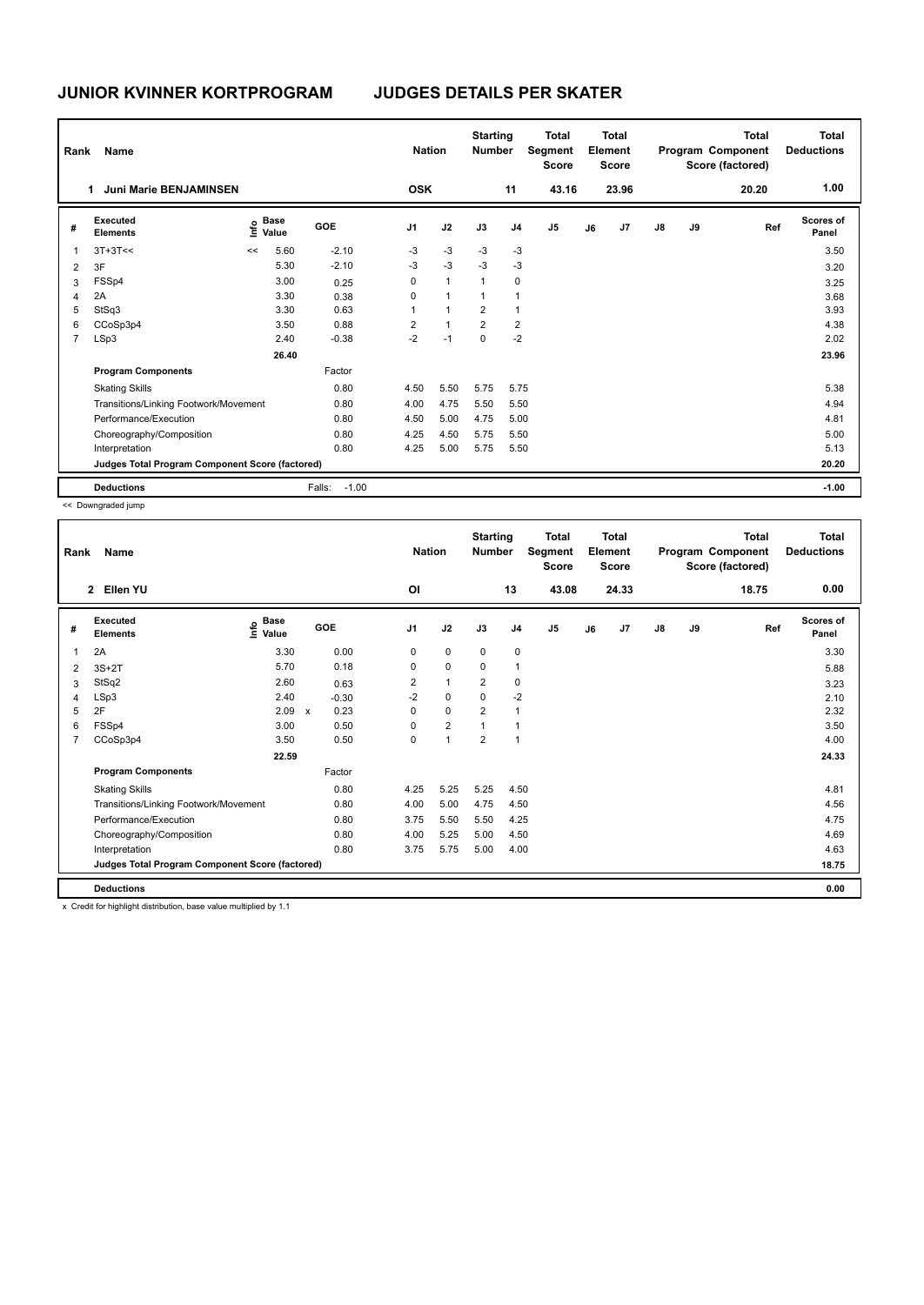| Rank | Name                                            |                              |                      |                | <b>Nation</b>  | <b>Starting</b><br><b>Number</b> |                | <b>Total</b><br>Segment<br><b>Score</b> |    | <b>Total</b><br>Element<br><b>Score</b> |               |    | Total<br>Program Component<br>Score (factored) | <b>Total</b><br><b>Deductions</b> |
|------|-------------------------------------------------|------------------------------|----------------------|----------------|----------------|----------------------------------|----------------|-----------------------------------------|----|-----------------------------------------|---------------|----|------------------------------------------------|-----------------------------------|
|      | 3<br><b>Andrea Aschim LAE</b>                   |                              |                      | <b>OSK</b>     |                |                                  | 8              | 34.81                                   |    | 19.71                                   |               |    | 15.10                                          | 0.00                              |
| #    | Executed<br><b>Elements</b>                     | <b>Base</b><br>lnfo<br>Value | GOE                  | J <sub>1</sub> | J2             | J3                               | J <sub>4</sub> | J <sub>5</sub>                          | J6 | J7                                      | $\mathsf{J}8$ | J9 | Ref                                            | <b>Scores of</b><br>Panel         |
|      | 2A                                              | 3.30                         | $-1.38$              | $-3$           | $-3$           | $-2$                             | $-3$           |                                         |    |                                         |               |    |                                                | 1.92                              |
| 2    | $2Lz+2T$                                        | 3.40                         | 0.23                 | 1              | $\mathbf 0$    | $\overline{1}$                   | $\overline{1}$ |                                         |    |                                         |               |    |                                                | 3.63                              |
| 3    | FSSp4                                           | 3.00                         | 0.05                 | 0              | $\mathbf 0$    | 1                                | $-1$           |                                         |    |                                         |               |    |                                                | 3.05                              |
| 4    | 2F                                              | 2.09                         | $\mathsf{x}$<br>0.15 | 0              | $\mathbf 0$    | 1                                | $\overline{1}$ |                                         |    |                                         |               |    |                                                | 2.24                              |
| 5    | LSp3                                            | 2.40                         | 0.25                 | 0              | $\mathbf 0$    | $\overline{1}$                   | $\overline{1}$ |                                         |    |                                         |               |    |                                                | 2.65                              |
| 6    | StSq2                                           | 2.60                         | $-0.13$              | $-1$           | $\mathbf 0$    | $\mathbf 0$                      | 0              |                                         |    |                                         |               |    |                                                | 2.47                              |
|      | CCoSp3p4                                        | 3.50                         | 0.25                 | 0              | $\overline{1}$ | 1                                | 0              |                                         |    |                                         |               |    |                                                | 3.75                              |
|      |                                                 | 20.29                        |                      |                |                |                                  |                |                                         |    |                                         |               |    |                                                | 19.71                             |
|      | <b>Program Components</b>                       |                              | Factor               |                |                |                                  |                |                                         |    |                                         |               |    |                                                |                                   |
|      | <b>Skating Skills</b>                           |                              | 0.80                 | 3.75           | 4.00           | 4.00                             | 4.25           |                                         |    |                                         |               |    |                                                | 4.00                              |
|      | Transitions/Linking Footwork/Movement           |                              | 0.80                 | 3.50           | 3.75           | 4.50                             | 4.00           |                                         |    |                                         |               |    |                                                | 3.94                              |
|      | Performance/Execution                           |                              | 0.80                 | 3.50           | 3.50           | 4.25                             | 3.75           |                                         |    |                                         |               |    |                                                | 3.75                              |
|      | Choreography/Composition                        |                              | 0.80                 | 3.25           | 3.50           | 4.00                             | 4.25           |                                         |    |                                         |               |    |                                                | 3.75                              |
|      | Interpretation                                  |                              | 0.80                 | 3.25           | 3.00           | 3.75                             | 3.75           |                                         |    |                                         |               |    |                                                | 3.44                              |
|      | Judges Total Program Component Score (factored) |                              |                      |                |                |                                  |                |                                         |    |                                         |               |    |                                                | 15.10                             |
|      | <b>Deductions</b>                               |                              |                      |                |                |                                  |                |                                         |    |                                         |               |    |                                                | 0.00                              |

x Credit for highlight distribution, base value multiplied by 1.1

| Rank           | Name                                            |         |                      |            | <b>Nation</b>  |              | <b>Starting</b><br><b>Number</b> |                | <b>Total</b><br>Segment<br><b>Score</b> |    | <b>Total</b><br>Element<br><b>Score</b> |               |    | <b>Total</b><br>Program Component<br>Score (factored) | <b>Total</b><br><b>Deductions</b> |
|----------------|-------------------------------------------------|---------|----------------------|------------|----------------|--------------|----------------------------------|----------------|-----------------------------------------|----|-----------------------------------------|---------------|----|-------------------------------------------------------|-----------------------------------|
|                | 4 Silja Anna SKULSTAD URANG                     |         |                      |            | <b>BKK</b>     |              |                                  | 9              | 30.38                                   |    | 16.53                                   |               |    | 13.85                                                 | 0.00                              |
| #              | Executed<br><b>Elements</b>                     | ۴ů      | <b>Base</b><br>Value | <b>GOE</b> | J <sub>1</sub> | J2           | J3                               | J <sub>4</sub> | J <sub>5</sub>                          | J6 | J7                                      | $\mathsf{J}8$ | J9 | Ref                                                   | <b>Scores of</b><br>Panel         |
|                | 2A<<                                            | <<      | 1.10                 | $-0.60$    | -3             | $-3$         | $-3$                             | $-3$           |                                         |    |                                         |               |    |                                                       | 0.50                              |
| 2              | $2Lz+2Lo<$                                      | $\prec$ | 3.40                 | $-0.68$    | $-2$           | $-2$         | $-2$                             | -3             |                                         |    |                                         |               |    |                                                       | 2.72                              |
| 3              | 2F                                              |         | 1.90                 | $-0.08$    | 0              | $-2$         | 0                                | 1              |                                         |    |                                         |               |    |                                                       | 1.82                              |
| 4              | LSp3                                            |         | 2.40                 | 0.38       | 1              | $\mathbf{1}$ | 1                                | 0              |                                         |    |                                         |               |    |                                                       | 2.78                              |
| 5              | FSSp4                                           |         | 3.00                 | $-0.15$    | $\Omega$       | $-1$         | $\Omega$                         | $-1$           |                                         |    |                                         |               |    |                                                       | 2.85                              |
| 6              | StSq2                                           |         | 2.60                 | 0.13       | 0              | $\mathbf 0$  | $\mathbf 0$                      | $\mathbf{1}$   |                                         |    |                                         |               |    |                                                       | 2.73                              |
| $\overline{7}$ | CCoSp3p3                                        |         | 3.00                 | 0.13       | 0              | $\pmb{0}$    | $\mathbf{1}$                     | $\mathbf 0$    |                                         |    |                                         |               |    |                                                       | 3.13                              |
|                |                                                 |         | 17.40                |            |                |              |                                  |                |                                         |    |                                         |               |    |                                                       | 16.53                             |
|                | <b>Program Components</b>                       |         |                      | Factor     |                |              |                                  |                |                                         |    |                                         |               |    |                                                       |                                   |
|                | <b>Skating Skills</b>                           |         |                      | 0.80       | 3.50           | 3.75         | 3.50                             | 3.50           |                                         |    |                                         |               |    |                                                       | 3.56                              |
|                | Transitions/Linking Footwork/Movement           |         |                      | 0.80       | 3.50           | 2.25         | 3.50                             | 3.50           |                                         |    |                                         |               |    |                                                       | 3.19                              |
|                | Performance/Execution                           |         |                      | 0.80       | 3.75           | 3.50         | 3.75                             | 3.75           |                                         |    |                                         |               |    |                                                       | 3.69                              |
|                | Choreography/Composition                        |         |                      | 0.80       | 3.25           | 4.00         | 3.00                             | 3.25           |                                         |    |                                         |               |    |                                                       | 3.38                              |
|                | Interpretation                                  |         |                      | 0.80       | 3.50           | 3.75         | 3.25                             | 3.50           |                                         |    |                                         |               |    |                                                       | 3.50                              |
|                | Judges Total Program Component Score (factored) |         |                      |            |                |              |                                  |                |                                         |    |                                         |               |    |                                                       | 13.85                             |
|                | <b>Deductions</b>                               |         |                      |            |                |              |                                  |                |                                         |    |                                         |               |    |                                                       | 0.00                              |
|                | < Under-rotated jump << Downgraded jump         |         |                      |            |                |              |                                  |                |                                         |    |                                         |               |    |                                                       |                                   |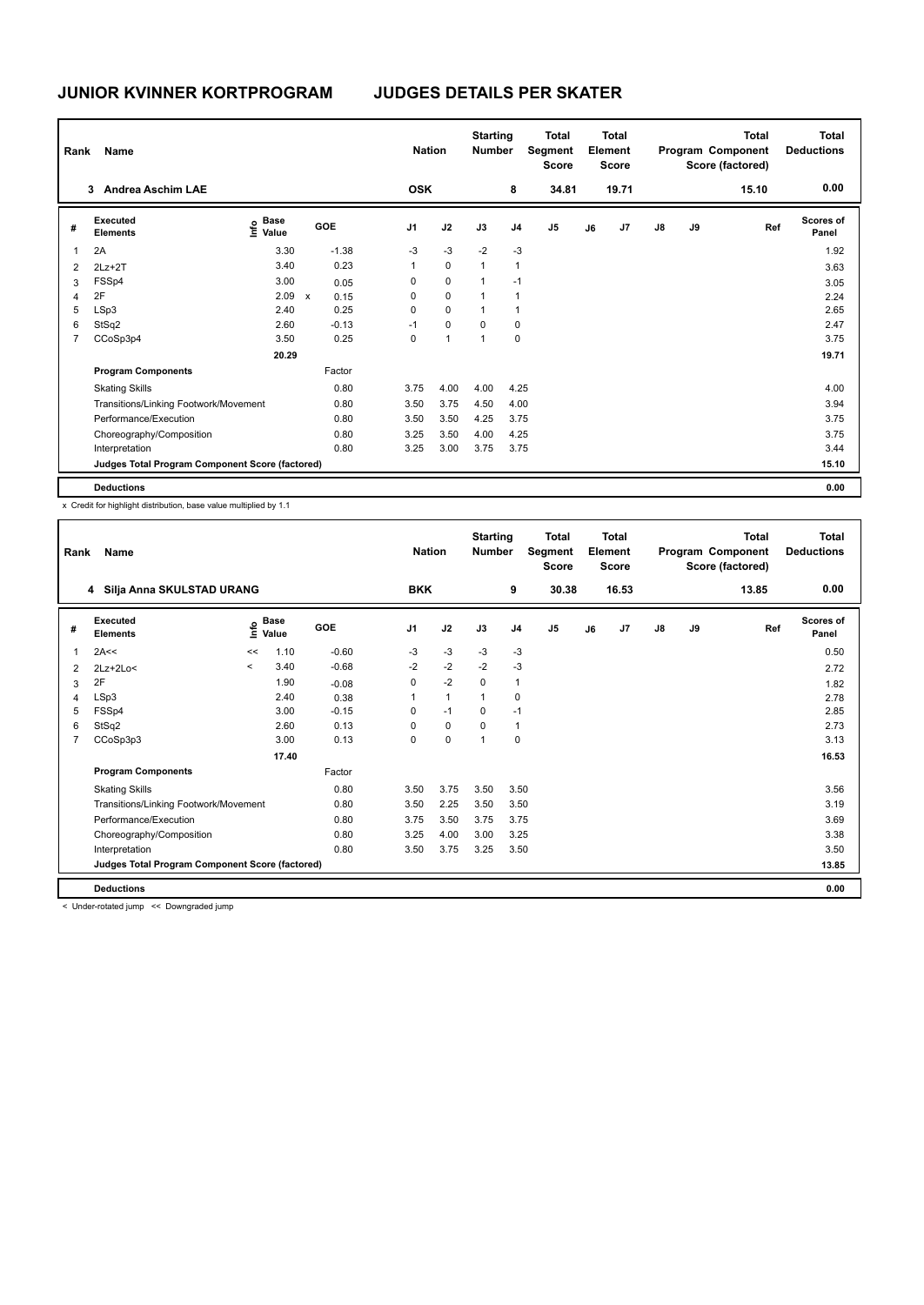| Rank | Name                                            |      |                      |                   | <b>Nation</b>  |             | <b>Starting</b><br><b>Number</b> |                | Total<br>Segment<br><b>Score</b> |    | Total<br>Element<br><b>Score</b> |               |    | Total<br>Program Component<br>Score (factored) | <b>Total</b><br><b>Deductions</b> |
|------|-------------------------------------------------|------|----------------------|-------------------|----------------|-------------|----------------------------------|----------------|----------------------------------|----|----------------------------------|---------------|----|------------------------------------------------|-----------------------------------|
|      | <b>Madeleine LIDHOLM TORGERSEN</b><br>5         |      |                      |                   | <b>OSK</b>     |             |                                  | 4              | 30.08                            |    | 14.68                            |               |    | 16.40                                          | 1.00                              |
| #    | Executed<br><b>Elements</b>                     | lnfo | <b>Base</b><br>Value | GOE               | J <sub>1</sub> | J2          | J3                               | J <sub>4</sub> | J <sub>5</sub>                   | J6 | J <sub>7</sub>                   | $\mathsf{J}8$ | J9 | Ref                                            | Scores of<br>Panel                |
| 1    | 2A                                              |      | 3.30                 | 0.13              | 0              | $\mathbf 0$ | 0                                | $\mathbf{1}$   |                                  |    |                                  |               |    |                                                | 3.43                              |
| 2    | 3S<<+COMBO                                      | <<   | 1.30                 | $-0.60$           | $-3$           | $-3$        | $-3$                             | $-3$           |                                  |    |                                  |               |    |                                                | 0.70                              |
| 3    | LSp2                                            |      | 1.90                 | $-0.15$           | $-1$           | $-1$        | 0                                | 0              |                                  |    |                                  |               |    |                                                | 1.75                              |
| 4    | 2F                                              |      | 1.90                 | 0.30              | 1              | $\mathbf 0$ | $\overline{2}$                   | $\overline{1}$ |                                  |    |                                  |               |    |                                                | 2.20                              |
| 5    | CCoSp3p4                                        |      | 3.50                 | 0.25              | 0              | $\mathbf 0$ | 1                                | $\mathbf 1$    |                                  |    |                                  |               |    |                                                | 3.75                              |
| 6    | StSq2                                           |      | 2.60                 | 0.25              | 1              | $\mathbf 0$ | $\overline{1}$                   | 0              |                                  |    |                                  |               |    |                                                | 2.85                              |
|      | FSSp                                            |      | 0.00                 | 0.00              |                |             |                                  |                |                                  |    |                                  |               |    |                                                | 0.00                              |
|      |                                                 |      | 14.50                |                   |                |             |                                  |                |                                  |    |                                  |               |    |                                                | 14.68                             |
|      | <b>Program Components</b>                       |      |                      | Factor            |                |             |                                  |                |                                  |    |                                  |               |    |                                                |                                   |
|      | <b>Skating Skills</b>                           |      |                      | 0.80              | 4.00           | 3.50        | 4.75                             | 4.50           |                                  |    |                                  |               |    |                                                | 4.19                              |
|      | Transitions/Linking Footwork/Movement           |      |                      | 0.80              | 3.75           | 4.00        | 4.50                             | 4.75           |                                  |    |                                  |               |    |                                                | 4.25                              |
|      | Performance/Execution                           |      |                      | 0.80              | 3.50           | 3.75        | 4.00                             | 4.00           |                                  |    |                                  |               |    |                                                | 3.81                              |
|      | Choreography/Composition                        |      |                      | 0.80              | 3.75           | 3.50        | 4.50                             | 4.75           |                                  |    |                                  |               |    |                                                | 4.13                              |
|      | Interpretation                                  |      |                      | 0.80              | 4.00           | 4.00        | 4.25                             | 4.25           |                                  |    |                                  |               |    |                                                | 4.13                              |
|      | Judges Total Program Component Score (factored) |      |                      |                   |                |             |                                  |                |                                  |    |                                  |               |    |                                                | 16.40                             |
|      | <b>Deductions</b>                               |      |                      | $-1.00$<br>Falls: |                |             |                                  |                |                                  |    |                                  |               |    |                                                | $-1.00$                           |

<< Downgraded jump

| Rank | Name                                            |      | <b>Nation</b>        |                   | <b>Starting</b><br><b>Number</b> |                | <b>Total</b><br>Segment<br><b>Score</b> |                | <b>Total</b><br>Element<br><b>Score</b> |    |       | <b>Total</b><br>Program Component<br>Score (factored) | Total<br><b>Deductions</b> |       |                           |
|------|-------------------------------------------------|------|----------------------|-------------------|----------------------------------|----------------|-----------------------------------------|----------------|-----------------------------------------|----|-------|-------------------------------------------------------|----------------------------|-------|---------------------------|
|      | <b>Marianne Bjørseth STÅLEN</b><br>6            |      |                      |                   | <b>TSK</b>                       |                |                                         | 10             | 29.85                                   |    | 15.30 |                                                       |                            | 15.55 | 1.00                      |
| #    | <b>Executed</b><br><b>Elements</b>              | ١nfo | <b>Base</b><br>Value | GOE               | J <sub>1</sub>                   | J2             | J3                                      | J <sub>4</sub> | J <sub>5</sub>                          | J6 | J7    | $\mathsf{J}8$                                         | J9                         | Ref   | <b>Scores of</b><br>Panel |
| 1    | 2A<<                                            | <<   | 1.10                 | $-0.60$           | -3                               | $-3$           | $-3$                                    | $-3$           |                                         |    |       |                                                       |                            |       | 0.50                      |
| 2    | 3S<<+COMBO                                      | <<   | 1.30                 | $-0.60$           | $-3$                             | $-3$           | $-3$                                    | $-3$           |                                         |    |       |                                                       |                            |       | 0.70                      |
| 3    | FSSp3                                           |      | 2.60                 | 0.05              | $-1$                             | $\mathbf 0$    | $\mathbf{1}$                            | 0              |                                         |    |       |                                                       |                            |       | 2.65                      |
| 4    | 2F                                              |      | 1.90                 | 0.30              | 0                                | $\mathbf{1}$   | $\overline{2}$                          | 1              |                                         |    |       |                                                       |                            |       | 2.20                      |
| 5    | StSq3                                           |      | 3.30                 | 0.50              |                                  | $\overline{1}$ |                                         | $\mathbf{1}$   |                                         |    |       |                                                       |                            |       | 3.80                      |
| 6    | LSp2                                            |      | 1.90                 | $-0.08$           | $-1$                             | $\mathbf 0$    | $\Omega$                                | $\mathbf 0$    |                                         |    |       |                                                       |                            |       | 1.82                      |
| 7    | CCoSp3p4                                        |      | 3.50                 | 0.13              | $\mathbf 0$                      | $\mathbf{1}$   | $\mathbf 0$                             | $\mathbf 0$    |                                         |    |       |                                                       |                            |       | 3.63                      |
|      |                                                 |      | 15.60                |                   |                                  |                |                                         |                |                                         |    |       |                                                       |                            |       | 15.30                     |
|      | <b>Program Components</b>                       |      |                      | Factor            |                                  |                |                                         |                |                                         |    |       |                                                       |                            |       |                           |
|      | <b>Skating Skills</b>                           |      |                      | 0.80              | 3.75                             | 3.75           | 4.50                                    | 4.00           |                                         |    |       |                                                       |                            |       | 4.00                      |
|      | Transitions/Linking Footwork/Movement           |      |                      | 0.80              | 3.75                             | 4.00           | 4.25                                    | 4.25           |                                         |    |       |                                                       |                            |       | 4.06                      |
|      | Performance/Execution                           |      |                      | 0.80              | 3.25                             | 3.50           | 3.75                                    | 3.50           |                                         |    |       |                                                       |                            |       | 3.50                      |
|      | Choreography/Composition                        |      |                      | 0.80              | 3.50                             | 3.75           | 4.50                                    | 4.50           |                                         |    |       |                                                       |                            |       | 4.06                      |
|      | Interpretation                                  |      |                      | 0.80              | 3.75                             | 4.00           | 3.75                                    | 3.75           |                                         |    |       |                                                       |                            |       | 3.81                      |
|      | Judges Total Program Component Score (factored) |      |                      |                   |                                  |                |                                         |                |                                         |    |       |                                                       |                            |       | 15.55                     |
|      | <b>Deductions</b>                               |      |                      | Falls:<br>$-1.00$ |                                  |                |                                         |                |                                         |    |       |                                                       |                            |       | $-1.00$                   |

<< Downgraded jump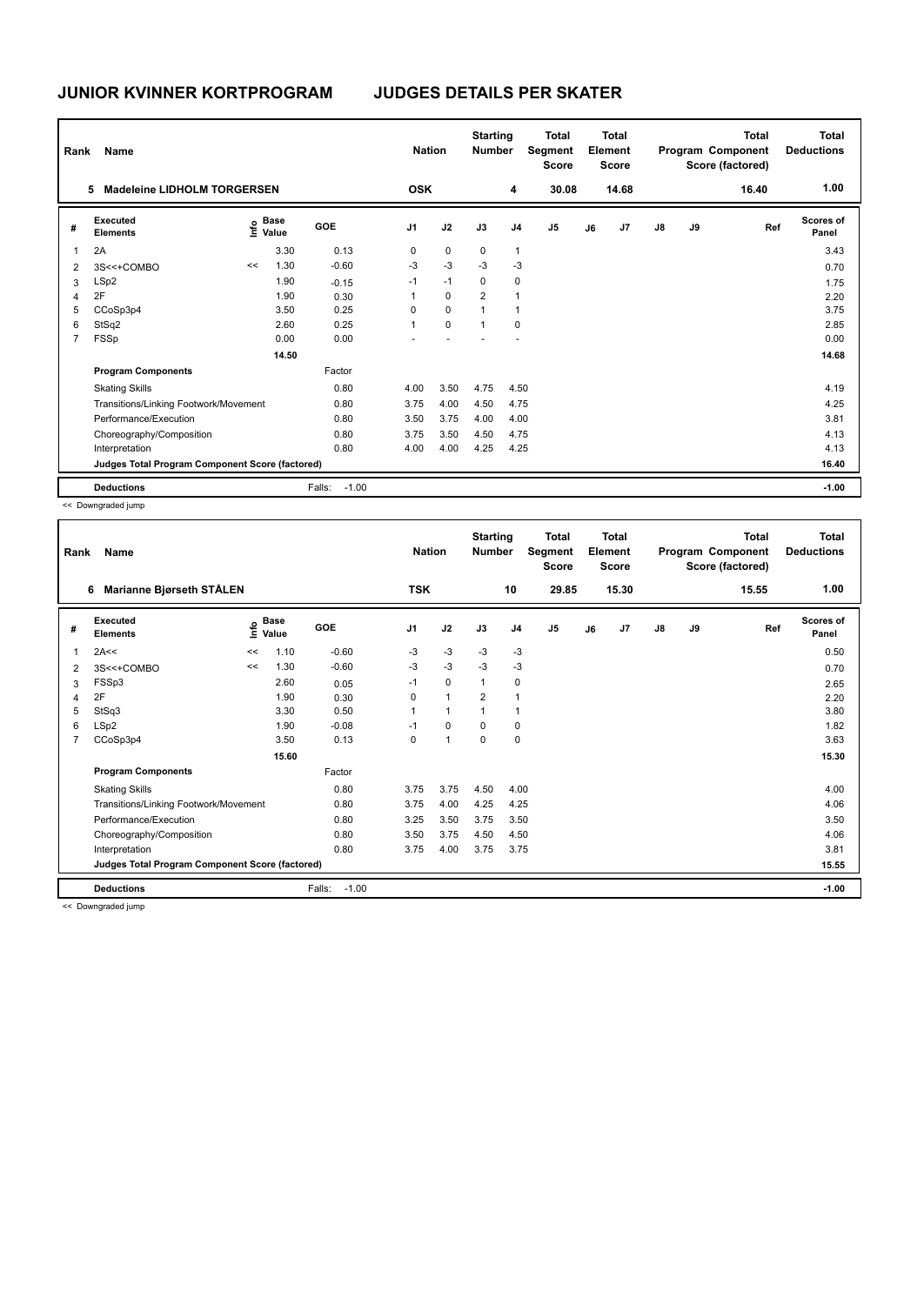# **JUNIOR KVINNER KORTPROGRAM JUDGES DETAILS PER SKATER**

| Rank | <b>Name</b>                                     |         |                      |                           |                   | <b>Nation</b>  |              | <b>Starting</b><br><b>Number</b> |                | <b>Total</b><br>Segment<br><b>Score</b> |    | <b>Total</b><br>Element<br><b>Score</b> |               |    | <b>Total</b><br>Program Component<br>Score (factored) | <b>Total</b><br><b>Deductions</b> |
|------|-------------------------------------------------|---------|----------------------|---------------------------|-------------------|----------------|--------------|----------------------------------|----------------|-----------------------------------------|----|-----------------------------------------|---------------|----|-------------------------------------------------------|-----------------------------------|
|      | <b>Ida BERTHELSEN</b><br>7                      |         |                      |                           |                   | ΟI             |              |                                  | 3              | 29.15                                   |    | 14.80                                   |               |    | 15.35                                                 | 1.00                              |
| #    | Executed<br><b>Elements</b>                     | lnfo    | <b>Base</b><br>Value |                           | GOE               | J <sub>1</sub> | J2           | J3                               | J <sub>4</sub> | J <sub>5</sub>                          | J6 | J7                                      | $\mathsf{J}8$ | J9 | Ref                                                   | Scores of<br>Panel                |
| 1    | $2Lo+2Lo<$                                      | $\,<\,$ | 3.10                 |                           | $-0.83$           | $-2$           | $-3$         | $-3$                             | $-3$           |                                         |    |                                         |               |    |                                                       | 2.27                              |
| 2    | StSq2                                           |         | 2.60                 |                           | 0.25              | 0              | 0            | $\mathbf{1}$                     | $\overline{1}$ |                                         |    |                                         |               |    |                                                       | 2.85                              |
| 3    | 2A<<                                            | <<      | 1.21                 | $\mathsf{x}$              | $-0.60$           | $-3$           | $-3$         | $-3$                             | $-3$           |                                         |    |                                         |               |    |                                                       | 0.61                              |
| 4    | LSp3                                            |         | 2.40                 |                           | 0.38              | 0              | $\mathbf{1}$ | $\overline{1}$                   | $\overline{1}$ |                                         |    |                                         |               |    |                                                       | 2.78                              |
| 5    | 2F                                              |         | 2.09                 | $\boldsymbol{\mathsf{x}}$ | 0.00              | 0              | $\mathbf 0$  | 0                                | 0              |                                         |    |                                         |               |    |                                                       | 2.09                              |
| 6    | FSSp3V                                          |         | 1.80                 |                           | $-0.23$           | 0              | $-1$         | $-1$                             | $-1$           |                                         |    |                                         |               |    |                                                       | 1.57                              |
| 7    | CCoSp3p2                                        |         | 2.50                 |                           | 0.13              | 0              | $\mathbf 0$  | 0                                | $\overline{1}$ |                                         |    |                                         |               |    |                                                       | 2.63                              |
|      |                                                 |         | 15.70                |                           |                   |                |              |                                  |                |                                         |    |                                         |               |    |                                                       | 14.80                             |
|      | <b>Program Components</b>                       |         |                      |                           | Factor            |                |              |                                  |                |                                         |    |                                         |               |    |                                                       |                                   |
|      | <b>Skating Skills</b>                           |         |                      |                           | 0.80              | 3.50           | 3.50         | 3.50                             | 3.50           |                                         |    |                                         |               |    |                                                       | 3.50                              |
|      | Transitions/Linking Footwork/Movement           |         |                      |                           | 0.80              | 3.50           | 3.00         | 3.50                             | 3.75           |                                         |    |                                         |               |    |                                                       | 3.44                              |
|      | Performance/Execution                           |         |                      |                           | 0.80              | 4.25           | 3.75         | 4.00                             | 3.75           |                                         |    |                                         |               |    |                                                       | 3.94                              |
|      | Choreography/Composition                        |         |                      |                           | 0.80              | 3.50           | 4.00         | 4.50                             | 4.25           |                                         |    |                                         |               |    |                                                       | 4.06                              |
|      | Interpretation                                  |         |                      |                           | 0.80              | 3.50           | 4.25         | 4.75                             | 4.50           |                                         |    |                                         |               |    |                                                       | 4.25                              |
|      | Judges Total Program Component Score (factored) |         |                      |                           |                   |                |              |                                  |                |                                         |    |                                         |               |    |                                                       | 15.35                             |
|      | <b>Deductions</b>                               |         |                      |                           | $-1.00$<br>Falls: |                |              |                                  |                |                                         |    |                                         |               |    |                                                       | $-1.00$                           |

< Under-rotated jump << Downgraded jump x Credit for highlight distribution, base value multiplied by 1.1

| Rank | <b>Name</b>                                     |      |                      |         | <b>Nation</b>  |              | <b>Starting</b><br><b>Number</b> |                | <b>Total</b><br>Segment<br><b>Score</b> |    | <b>Total</b><br>Element<br><b>Score</b> |               |    | <b>Total</b><br>Program Component<br>Score (factored) | Total<br><b>Deductions</b> |
|------|-------------------------------------------------|------|----------------------|---------|----------------|--------------|----------------------------------|----------------|-----------------------------------------|----|-----------------------------------------|---------------|----|-------------------------------------------------------|----------------------------|
|      | <b>Pernille MOEN</b><br>8                       |      |                      |         | <b>OSK</b>     |              |                                  | $\mathbf{2}$   | 28.90                                   |    | 14.60                                   |               |    | 14.30                                                 | 0.00                       |
| #    | Executed<br><b>Elements</b>                     | ١nfo | <b>Base</b><br>Value | GOE     | J1             | J2           | J3                               | J <sub>4</sub> | J5                                      | J6 | J7                                      | $\mathsf{J}8$ | J9 | Ref                                                   | <b>Scores of</b><br>Panel  |
| 1    | 2A<<                                            | <<   | 1.10                 | $-0.60$ | -3             | $-3$         | $-3$                             | $-3$           |                                         |    |                                         |               |    |                                                       | 0.50                       |
| 2    | $2Lo+2T$                                        |      | 3.10                 | $-0.60$ | $-2$           | $-2$         | $-2$                             | $-2$           |                                         |    |                                         |               |    |                                                       | 2.50                       |
| 3    | CCoSp3p4                                        |      | 3.50                 | 0.50    | 1              | $\mathbf{1}$ | $\mathbf{1}$                     | $\mathbf{1}$   |                                         |    |                                         |               |    |                                                       | 4.00                       |
| 4    | 2F                                              |      | 1.90                 | $-0.30$ | $-1$           | $-2$         | $-1$                             | 0              |                                         |    |                                         |               |    |                                                       | 1.60                       |
| 5    | FSSp1V                                          |      | 1.40                 | $-0.53$ | $-1$           | $-2$         | $-2$                             | $-2$           |                                         |    |                                         |               |    |                                                       | 0.87                       |
| 6    | StSq2                                           |      | 2.60                 | 0.13    | $\Omega$       | $\mathbf 0$  | $\Omega$                         | 1              |                                         |    |                                         |               |    |                                                       | 2.73                       |
| 7    | LSp2                                            |      | 1.90                 | 0.50    | $\overline{1}$ | $\mathbf{1}$ | $\overline{1}$                   | 1              |                                         |    |                                         |               |    |                                                       | 2.40                       |
|      |                                                 |      | 15.50                |         |                |              |                                  |                |                                         |    |                                         |               |    |                                                       | 14.60                      |
|      | <b>Program Components</b>                       |      |                      | Factor  |                |              |                                  |                |                                         |    |                                         |               |    |                                                       |                            |
|      | <b>Skating Skills</b>                           |      |                      | 0.80    | 3.75           | 3.75         | 3.50                             | 3.75           |                                         |    |                                         |               |    |                                                       | 3.69                       |
|      | Transitions/Linking Footwork/Movement           |      |                      | 0.80    | 3.25           | 3.50         | 3.25                             | 4.00           |                                         |    |                                         |               |    |                                                       | 3.50                       |
|      | Performance/Execution                           |      |                      | 0.80    | 3.25           | 3.75         | 3.75                             | 3.50           |                                         |    |                                         |               |    |                                                       | 3.56                       |
|      | Choreography/Composition                        |      |                      | 0.80    | 2.75           | 3.50         | 3.25                             | 4.25           |                                         |    |                                         |               |    |                                                       | 3.44                       |
|      | Interpretation                                  |      |                      | 0.80    | 3.25           | 4.00         | 3.75                             | 3.75           |                                         |    |                                         |               |    |                                                       | 3.69                       |
|      | Judges Total Program Component Score (factored) |      |                      |         |                |              |                                  |                |                                         |    |                                         |               |    |                                                       | 14.30                      |
|      | <b>Deductions</b>                               |      |                      |         |                |              |                                  |                |                                         |    |                                         |               |    |                                                       | 0.00                       |

<< Downgraded jump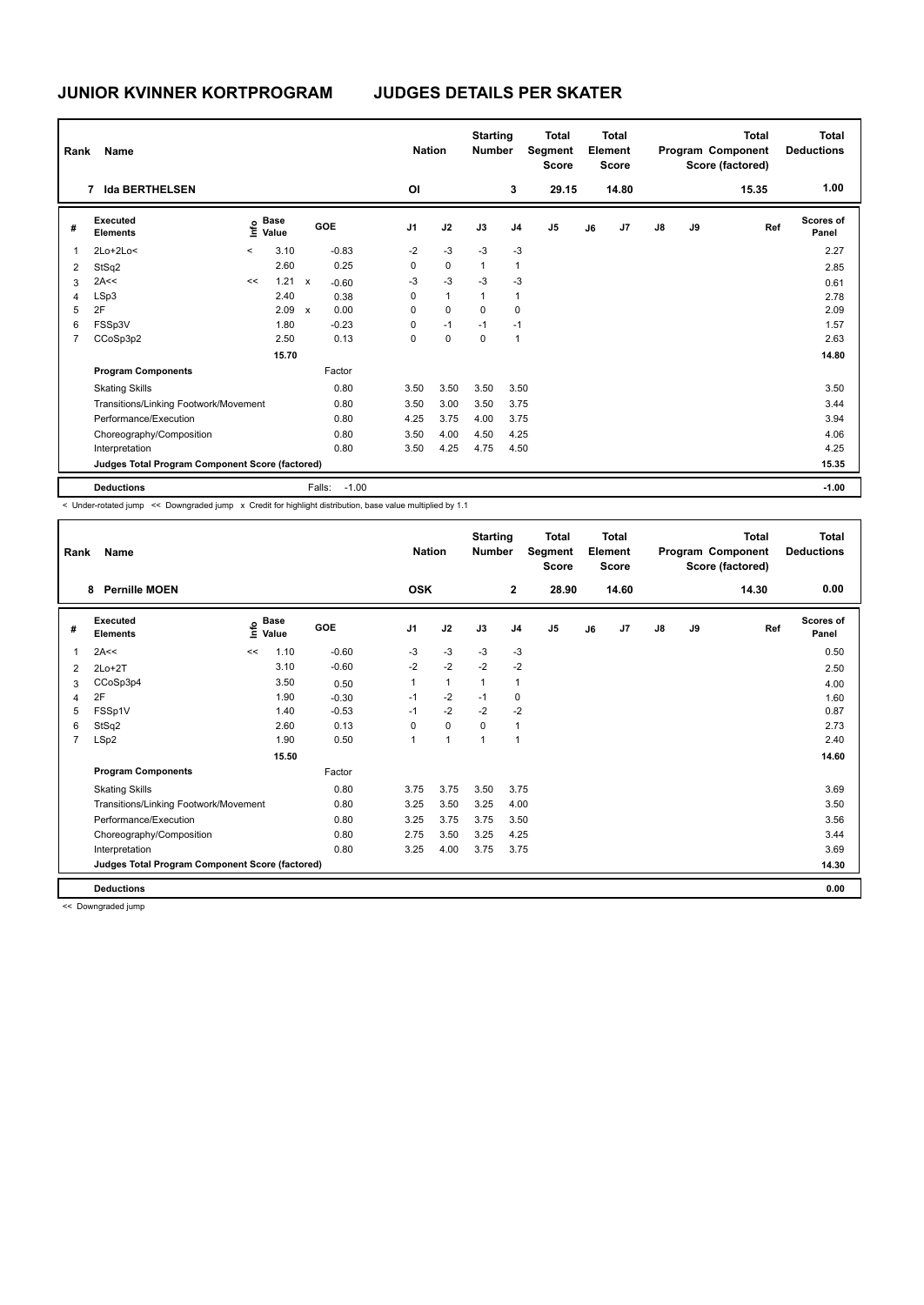| Rank           | <b>Name</b>                                     |    |                                    |                           |         | <b>Nation</b>  |                | <b>Starting</b><br><b>Number</b> |                | <b>Total</b><br>Segment<br><b>Score</b> |    | <b>Total</b><br>Element<br><b>Score</b> |               |    | Total<br>Program Component<br>Score (factored) | <b>Total</b><br><b>Deductions</b> |
|----------------|-------------------------------------------------|----|------------------------------------|---------------------------|---------|----------------|----------------|----------------------------------|----------------|-----------------------------------------|----|-----------------------------------------|---------------|----|------------------------------------------------|-----------------------------------|
|                | <b>Thea KARLSTAD</b><br>9                       |    |                                    |                           |         | <b>BKK</b>     |                |                                  | 15             | 28.30                                   |    | 16.25                                   |               |    | 13.05                                          | 1.00                              |
| #              | Executed<br><b>Elements</b>                     |    | <b>Base</b><br>$\frac{6}{5}$ Value | GOE                       |         | J <sub>1</sub> | J2             | J3                               | J <sub>4</sub> | J <sub>5</sub>                          | J6 | J7                                      | $\mathsf{J}8$ | J9 | Ref                                            | <b>Scores of</b><br>Panel         |
|                | 2F                                              |    | 1.90                               |                           | 0.00    |                | $-1$           | 0                                | 0              |                                         |    |                                         |               |    |                                                | 1.90                              |
| 2              | 2A<<                                            | << | 1.10                               |                           | $-0.60$ | $-3$           | $-3$           | $-3$                             | $-3$           |                                         |    |                                         |               |    |                                                | 0.50                              |
| 3              | CCoSp3p4                                        |    | 3.50                               |                           | 0.63    |                | $\overline{1}$ | $\overline{2}$                   | $\mathbf{1}$   |                                         |    |                                         |               |    |                                                | 4.13                              |
| 4              | FSSp2V                                          |    | 1.60                               |                           | $-0.45$ | $-2$           | $-1$           | $-1$                             | $-2$           |                                         |    |                                         |               |    |                                                | 1.15                              |
| 5              | $2Lz+2Lo$                                       |    | 4.29                               | $\boldsymbol{\mathsf{x}}$ | $-0.90$ | $-3$           | $-3$           | $-3$                             | $-3$           |                                         |    |                                         |               |    |                                                | 3.39                              |
| 6              | StSq2                                           |    | 2.60                               |                           | 0.13    | 0              | $\mathbf{1}$   | 0                                | 0              |                                         |    |                                         |               |    |                                                | 2.73                              |
| $\overline{7}$ | LSp3                                            |    | 2.40                               |                           | 0.05    | $-1$           | 0              | 1                                | 0              |                                         |    |                                         |               |    |                                                | 2.45                              |
|                |                                                 |    | 17.39                              |                           |         |                |                |                                  |                |                                         |    |                                         |               |    |                                                | 16.25                             |
|                | <b>Program Components</b>                       |    |                                    |                           | Factor  |                |                |                                  |                |                                         |    |                                         |               |    |                                                |                                   |
|                | <b>Skating Skills</b>                           |    |                                    |                           | 0.80    | 3.25           | 3.75           | 3.25                             | 3.50           |                                         |    |                                         |               |    |                                                | 3.44                              |
|                | Transitions/Linking Footwork/Movement           |    |                                    |                           | 0.80    | 3.25           | 3.25           | 2.75                             | 3.50           |                                         |    |                                         |               |    |                                                | 3.19                              |
|                | Performance/Execution                           |    |                                    |                           | 0.80    | 2.50           | 3.25           | 3.00                             | 3.25           |                                         |    |                                         |               |    |                                                | 3.00                              |
|                | Choreography/Composition                        |    |                                    |                           | 0.80    | 3.25           | 3.25           | 3.50                             | 3.75           |                                         |    |                                         |               |    |                                                | 3.44                              |
|                | Interpretation                                  |    |                                    |                           | 0.80    | 2.75           | 3.75           | 3.25                             | 3.25           |                                         |    |                                         |               |    |                                                | 3.25                              |
|                | Judges Total Program Component Score (factored) |    |                                    |                           |         |                |                |                                  |                |                                         |    |                                         |               |    |                                                | 13.05                             |
|                | <b>Deductions</b>                               |    |                                    | Falls:                    | $-1.00$ |                |                |                                  |                |                                         |    |                                         |               |    |                                                | $-1.00$                           |

<< Downgraded jump x Credit for highlight distribution, base value multiplied by 1.1

| Rank           | Name                                            |    |                      |              |            |                | <b>Nation</b> |             | <b>Starting</b><br><b>Number</b> |                | <b>Total</b><br>Segment<br><b>Score</b> |    | Total<br>Element<br><b>Score</b> |               |    | Total<br>Program Component<br>Score (factored) | <b>Total</b><br><b>Deductions</b> |
|----------------|-------------------------------------------------|----|----------------------|--------------|------------|----------------|---------------|-------------|----------------------------------|----------------|-----------------------------------------|----|----------------------------------|---------------|----|------------------------------------------------|-----------------------------------|
| 10             | <b>Nina JOAKIMSEN</b>                           |    |                      |              |            | <b>OI</b>      |               |             |                                  | 1              | 28.05                                   |    | 15.50                            |               |    | 12.55                                          | 0.00                              |
| #              | Executed<br><b>Elements</b>                     | ۴٥ | <b>Base</b><br>Value |              | <b>GOE</b> | J <sub>1</sub> |               | J2          | J3                               | J <sub>4</sub> | J <sub>5</sub>                          | J6 | J <sub>7</sub>                   | $\mathsf{J}8$ | J9 | Ref                                            | <b>Scores of</b><br>Panel         |
| 1              | 2A<<                                            | << | 1.10                 |              | $-0.60$    | $-3$           |               | $-3$        | $-3$                             | $-3$           |                                         |    |                                  |               |    |                                                | 0.50                              |
| 2              | 2Lz+2Lo                                         |    | 3.90                 |              | 0.08       | 0              |               | $\mathbf 0$ | $\Omega$                         | $\overline{1}$ |                                         |    |                                  |               |    |                                                | 3.98                              |
| 3              | CCoSp3p4                                        |    | 3.50                 |              | 0.13       | 0              |               | 0           | $\overline{1}$                   | 0              |                                         |    |                                  |               |    |                                                | 3.63                              |
| 4              | StSq2                                           |    | 2.60                 |              | 0.00       | 0              |               | $\mathbf 0$ | $\Omega$                         | 0              |                                         |    |                                  |               |    |                                                | 2.60                              |
| 5              | 2F                                              |    | 2.09                 | $\mathsf{x}$ | 0.08       | 0              |               | $\mathbf 0$ | $\overline{1}$                   | $\Omega$       |                                         |    |                                  |               |    |                                                | 2.17                              |
| 6              | FSSp1V                                          |    | 1.40                 |              | $-0.53$    | $-2$           |               | $-2$        | $-1$                             | $-2$           |                                         |    |                                  |               |    |                                                | 0.87                              |
| $\overline{7}$ | LSp2                                            |    | 1.90                 |              | $-0.15$    | $-1$           |               | 0           | 0                                | $-1$           |                                         |    |                                  |               |    |                                                | 1.75                              |
|                |                                                 |    | 16.49                |              |            |                |               |             |                                  |                |                                         |    |                                  |               |    |                                                | 15.50                             |
|                | <b>Program Components</b>                       |    |                      |              | Factor     |                |               |             |                                  |                |                                         |    |                                  |               |    |                                                |                                   |
|                | <b>Skating Skills</b>                           |    |                      |              | 0.80       | 3.50           |               | 2.75        | 3.00                             | 3.25           |                                         |    |                                  |               |    |                                                | 3.13                              |
|                | Transitions/Linking Footwork/Movement           |    |                      |              | 0.80       | 2.75           |               | 3.00        | 3.75                             | 3.00           |                                         |    |                                  |               |    |                                                | 3.13                              |
|                | Performance/Execution                           |    |                      |              | 0.80       | 3.50           |               | 3.00        | 3.50                             | 3.00           |                                         |    |                                  |               |    |                                                | 3.25                              |
|                | Choreography/Composition                        |    |                      |              | 0.80       | 3.25           |               | 2.50        | 3.50                             | 3.50           |                                         |    |                                  |               |    |                                                | 3.19                              |
|                | Interpretation                                  |    |                      |              | 0.80       | 3.50           |               | 2.75        | 2.75                             | 3.00           |                                         |    |                                  |               |    |                                                | 3.00                              |
|                | Judges Total Program Component Score (factored) |    |                      |              |            |                |               |             |                                  |                |                                         |    |                                  |               |    |                                                | 12.55                             |
|                | <b>Deductions</b>                               |    |                      |              |            |                |               |             |                                  |                |                                         |    |                                  |               |    |                                                | 0.00                              |

<< Downgraded jump x Credit for highlight distribution, base value multiplied by 1.1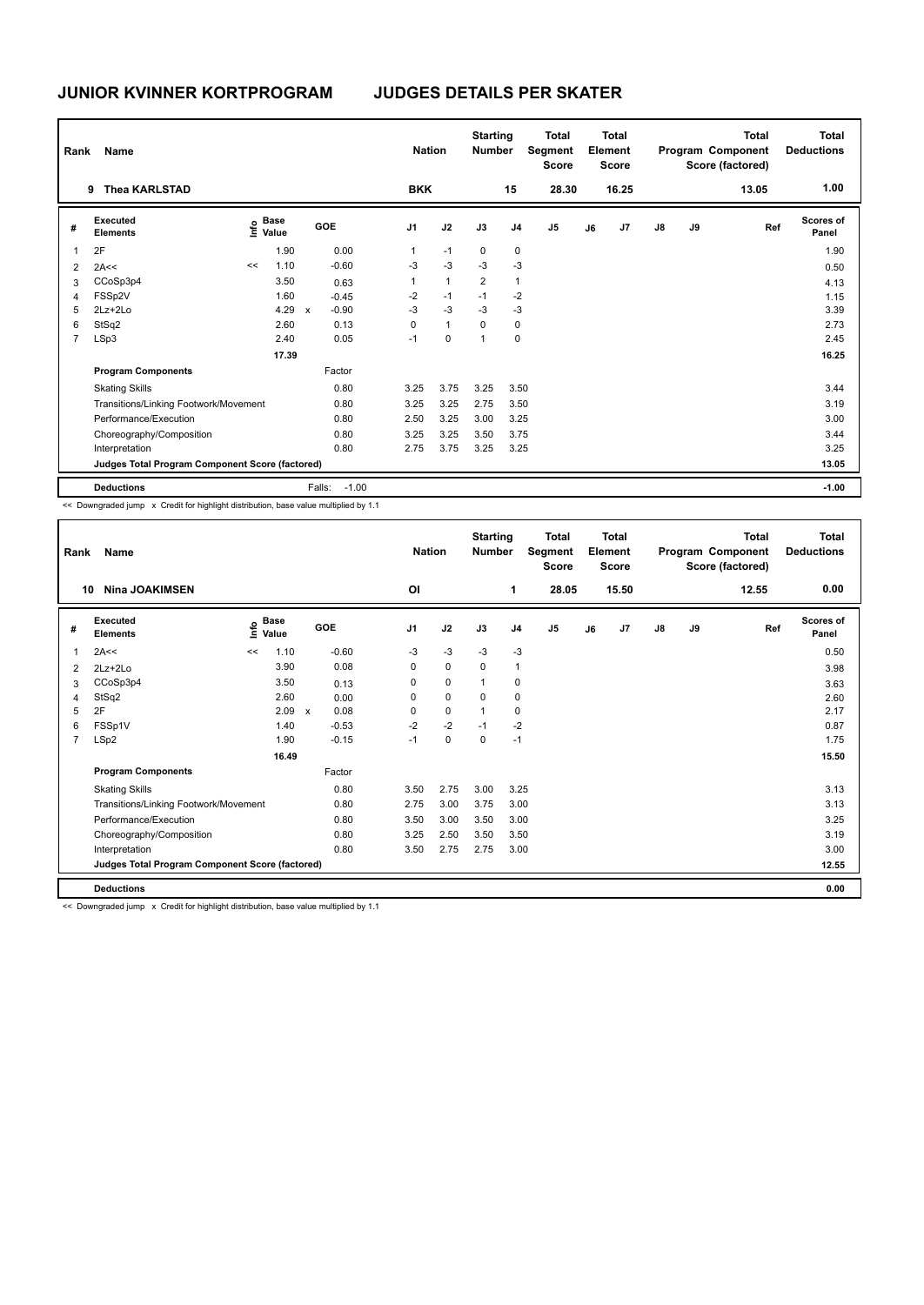| Rank           | <b>Name</b>                                     |      |                      |         | <b>Nation</b>  |                | <b>Starting</b><br><b>Number</b> |                | <b>Total</b><br>Segment<br><b>Score</b> |    | <b>Total</b><br>Element<br><b>Score</b> |               |    | <b>Total</b><br>Program Component<br>Score (factored) | <b>Total</b><br><b>Deductions</b> |
|----------------|-------------------------------------------------|------|----------------------|---------|----------------|----------------|----------------------------------|----------------|-----------------------------------------|----|-----------------------------------------|---------------|----|-------------------------------------------------------|-----------------------------------|
|                | 11<br><b>Vanessa GJERDE</b>                     |      |                      |         | LIL            |                |                                  | 6              | 26.20                                   |    | 13.65                                   |               |    | 12.55                                                 | 0.00                              |
| #              | Executed<br><b>Elements</b>                     | ١nf٥ | <b>Base</b><br>Value | GOE     | J <sub>1</sub> | J2             | J3                               | J <sub>4</sub> | J <sub>5</sub>                          | J6 | J <sub>7</sub>                          | $\mathsf{J}8$ | J9 | Ref                                                   | <b>Scores of</b><br>Panel         |
| 1              | 2A<<                                            | <<   | 1.10                 | $-0.60$ | $-3$           | $-3$           | $-3$                             | $-3$           |                                         |    |                                         |               |    |                                                       | 0.50                              |
| 2              | 2F                                              |      | 1.90                 | $-0.60$ | $-3$           | $-2$           | $-1$                             | $-2$           |                                         |    |                                         |               |    |                                                       | 1.30                              |
| 3              | CCoSp3p2                                        |      | 2.50                 | $-0.38$ | $-1$           | $-1$           | $-1$                             | $-2$           |                                         |    |                                         |               |    |                                                       | 2.12                              |
| 4              | 2Lz+2Lo                                         |      | 3.90                 | $-0.15$ | $-1$           | $-1$           | 0                                | $\mathbf 0$    |                                         |    |                                         |               |    |                                                       | 3.75                              |
| 5              | FSSpBV                                          |      | 1.20                 | $-0.90$ | $-3$           | $-3$           | $-3$                             | $-3$           |                                         |    |                                         |               |    |                                                       | 0.30                              |
| 6              | StSq2                                           |      | 2.60                 | 0.13    | 0              | $\mathbf 0$    | 0                                | $\mathbf{1}$   |                                         |    |                                         |               |    |                                                       | 2.73                              |
| $\overline{7}$ | LSp3                                            |      | 2.40                 | 0.55    | $\overline{1}$ | $\overline{1}$ | 3                                | $-1$           |                                         |    |                                         |               |    |                                                       | 2.95                              |
|                |                                                 |      | 15.60                |         |                |                |                                  |                |                                         |    |                                         |               |    |                                                       | 13.65                             |
|                | <b>Program Components</b>                       |      |                      | Factor  |                |                |                                  |                |                                         |    |                                         |               |    |                                                       |                                   |
|                | <b>Skating Skills</b>                           |      |                      | 0.80    | 3.25           | 3.50           | 3.25                             | 3.00           |                                         |    |                                         |               |    |                                                       | 3.25                              |
|                | Transitions/Linking Footwork/Movement           |      |                      | 0.80    | 3.25           | 2.75           | 2.50                             | 2.75           |                                         |    |                                         |               |    |                                                       | 2.81                              |
|                | Performance/Execution                           |      |                      | 0.80    | 3.25           | 3.25           | 3.50                             | 3.50           |                                         |    |                                         |               |    |                                                       | 3.38                              |
|                | Choreography/Composition                        |      |                      | 0.80    | 3.00           | 2.75           | 3.00                             | 3.25           |                                         |    |                                         |               |    |                                                       | 3.00                              |
|                | Interpretation                                  |      |                      | 0.80    | 3.00           | 3.50           | 3.00                             | 3.50           |                                         |    |                                         |               |    |                                                       | 3.25                              |
|                | Judges Total Program Component Score (factored) |      |                      |         |                |                |                                  |                |                                         |    |                                         |               |    |                                                       | 12.55                             |
|                | <b>Deductions</b>                               |      |                      |         |                |                |                                  |                |                                         |    |                                         |               |    |                                                       | 0.00                              |

<< Downgraded jump

| Rank           | Name                                            |    |                                    |                   | <b>Nation</b>  |              | <b>Starting</b><br><b>Number</b> |                | Total<br>Segment<br><b>Score</b> |    | Total<br>Element<br><b>Score</b> |               |    | Total<br>Program Component<br>Score (factored) | <b>Total</b><br><b>Deductions</b> |
|----------------|-------------------------------------------------|----|------------------------------------|-------------------|----------------|--------------|----------------------------------|----------------|----------------------------------|----|----------------------------------|---------------|----|------------------------------------------------|-----------------------------------|
| 12             | Mathilde Austdahl SANDØY                        |    |                                    |                   | O <sub>l</sub> |              |                                  | 18             | 25.90                            |    | 13.30                            |               |    | 13.60                                          | 1.00                              |
| #              | Executed<br><b>Elements</b>                     |    | <b>Base</b><br>$\frac{6}{5}$ Value | GOE               | J1             | J2           | J3                               | J <sub>4</sub> | J5                               | J6 | J <sub>7</sub>                   | $\mathsf{J}8$ | J9 | Ref                                            | <b>Scores of</b><br>Panel         |
| 1              | $2Lo+2Lo$                                       |    | 3.60                               | $-0.15$           | 0              | $\mathbf 0$  | $\mathbf 0$                      | $-2$           |                                  |    |                                  |               |    |                                                | 3.45                              |
| 2              | 2A<<                                            | << | 1.10                               | $-0.60$           | $-3$           | $-3$         | $-3$                             | $-3$           |                                  |    |                                  |               |    |                                                | 0.50                              |
| 3              | CCoSp2p2                                        |    | 2.00                               | 0.25              | 0              | $\mathbf 0$  | 1                                | 1              |                                  |    |                                  |               |    |                                                | 2.25                              |
| 4              | 2F                                              |    | 1.90                               | 0.23              | $\Omega$       | $\mathbf{1}$ | 1                                | 1              |                                  |    |                                  |               |    |                                                | 2.13                              |
| 5              | FSSp1V                                          |    | 1.40                               | $-0.53$           | $-2$           | $-2$         | $-1$                             | $-2$           |                                  |    |                                  |               |    |                                                | 0.87                              |
| 6              | LSp1                                            |    | 1.50                               | 0.00              | $\Omega$       | $\Omega$     | $\Omega$                         | 0              |                                  |    |                                  |               |    |                                                | 1.50                              |
| $\overline{7}$ | StSq2                                           |    | 2.60                               | 0.00              | $-1$           | $\mathbf 0$  | 1                                | $\mathbf 0$    |                                  |    |                                  |               |    |                                                | 2.60                              |
|                |                                                 |    | 14.10                              |                   |                |              |                                  |                |                                  |    |                                  |               |    |                                                | 13.30                             |
|                | <b>Program Components</b>                       |    |                                    | Factor            |                |              |                                  |                |                                  |    |                                  |               |    |                                                |                                   |
|                | <b>Skating Skills</b>                           |    |                                    | 0.80              | 3.25           | 3.00         | 3.50                             | 3.75           |                                  |    |                                  |               |    |                                                | 3.38                              |
|                | Transitions/Linking Footwork/Movement           |    |                                    | 0.80              | 3.25           | 3.50         | 3.50                             | 4.00           |                                  |    |                                  |               |    |                                                | 3.56                              |
|                | Performance/Execution                           |    |                                    | 0.80              | 2.75           | 2.50         | 3.25                             | 3.50           |                                  |    |                                  |               |    |                                                | 3.00                              |
|                | Choreography/Composition                        |    |                                    | 0.80              | 3.25           | 3.00         | 4.00                             | 4.25           |                                  |    |                                  |               |    |                                                | 3.63                              |
|                | Interpretation                                  |    |                                    | 0.80              | 3.00           | 3.00         | 4.25                             | 3.50           |                                  |    |                                  |               |    |                                                | 3.44                              |
|                | Judges Total Program Component Score (factored) |    |                                    |                   |                |              |                                  |                |                                  |    |                                  |               |    |                                                | 13.60                             |
|                | <b>Deductions</b>                               |    |                                    | $-1.00$<br>Falls: |                |              |                                  |                |                                  |    |                                  |               |    |                                                | $-1.00$                           |

<< Downgraded jump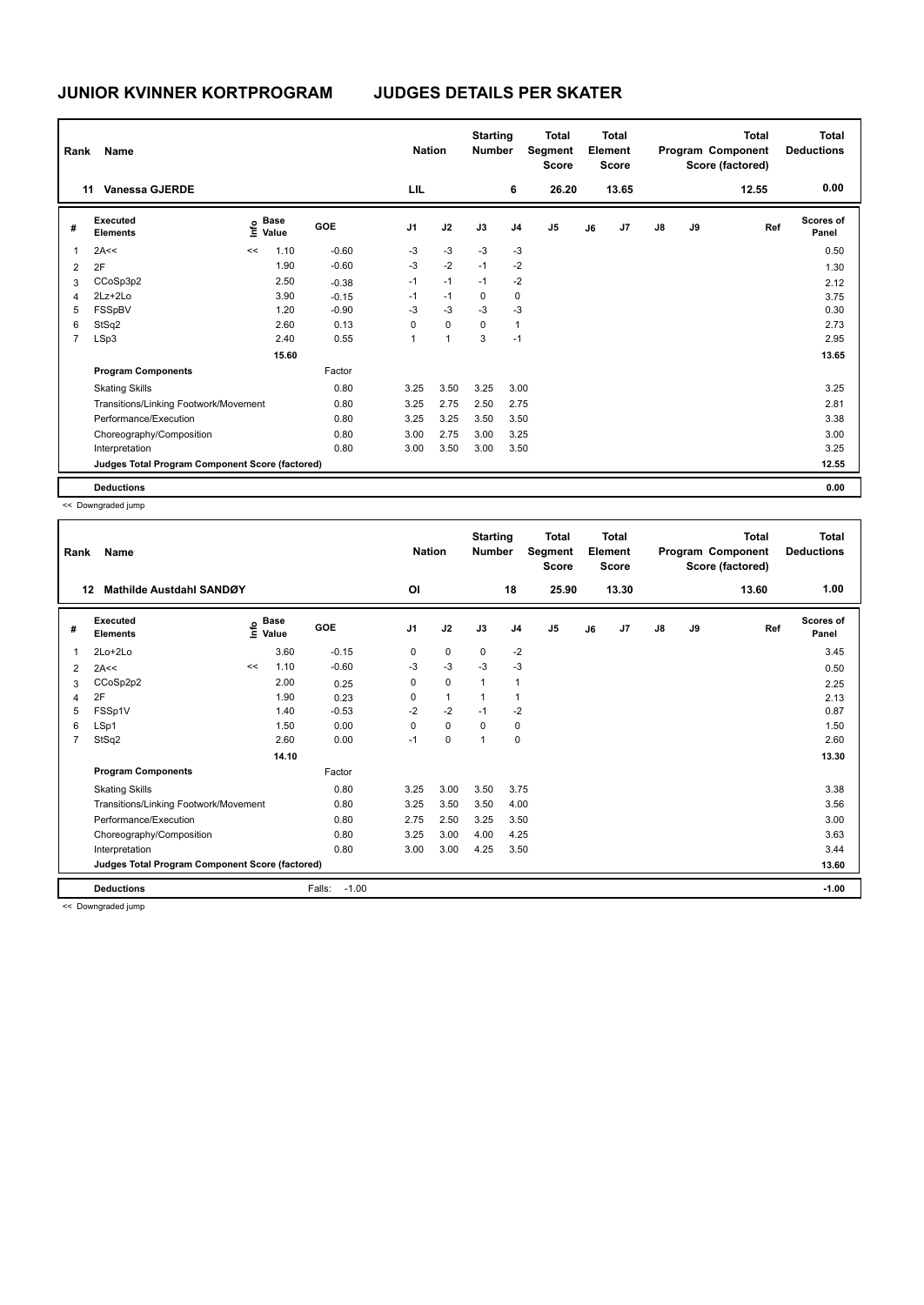| Name<br>Rank   |                                                 |    |                                  |                           |         |  | <b>Nation</b>  |                |              | <b>Starting</b><br><b>Number</b> | <b>Total</b><br>Segment<br><b>Score</b> | <b>Total</b><br>Element<br><b>Score</b> |                |               |    | <b>Total</b><br>Program Component<br>Score (factored) | Total<br><b>Deductions</b> |
|----------------|-------------------------------------------------|----|----------------------------------|---------------------------|---------|--|----------------|----------------|--------------|----------------------------------|-----------------------------------------|-----------------------------------------|----------------|---------------|----|-------------------------------------------------------|----------------------------|
|                | Ingeborg Børve ANGELSKÅR<br>13                  |    |                                  |                           |         |  | <b>SKK</b>     |                |              | 5                                | 25.40                                   |                                         | 14.50          |               |    | 10.90                                                 | 0.00                       |
| #              | Executed<br><b>Elements</b>                     |    | <b>Base</b><br>e Base<br>⊆ Value |                           | GOE     |  | J <sub>1</sub> | J2             | J3           | J <sub>4</sub>                   | J <sub>5</sub>                          | J6                                      | J <sub>7</sub> | $\mathsf{J}8$ | J9 | Ref                                                   | <b>Scores of</b><br>Panel  |
| 1              | LSp2                                            |    | 1.90                             |                           | 0.75    |  | $\overline{2}$ | $\overline{2}$ | $\mathbf{1}$ | 1                                |                                         |                                         |                |               |    |                                                       | 2.65                       |
| 2              | 2A<<                                            | << | 1.10                             |                           | $-0.55$ |  | $-2$           | $-3$           | $-3$         | $-3$                             |                                         |                                         |                |               |    |                                                       | 0.55                       |
| 3              | FSSp2V                                          |    | 1.60                             |                           | $-0.08$ |  | $-1$           | 0              | 0            | 0                                |                                         |                                         |                |               |    |                                                       | 1.52                       |
| 4              | 2Lze+2Lo                                        | e  | 3.30                             |                           | $-0.60$ |  | $-2$           | $-2$           | $-2$         | $-2$                             |                                         |                                         |                |               |    |                                                       | 2.70                       |
| 5              | CCoSp3p4                                        |    | 3.50                             |                           | 0.00    |  | 0              | $\mathbf 0$    | 0            | $\mathbf 0$                      |                                         |                                         |                |               |    |                                                       | 3.50                       |
| 6              | StSq1                                           |    | 1.80                             |                           | $-0.23$ |  | 0              | 0              | $-2$         | $-1$                             |                                         |                                         |                |               |    |                                                       | 1.57                       |
| $\overline{7}$ | 2F                                              |    | 2.09                             | $\boldsymbol{\mathsf{x}}$ | $-0.08$ |  | 0              | $-1$           | 0            | 0                                |                                         |                                         |                |               |    |                                                       | 2.01                       |
|                |                                                 |    | 15.29                            |                           |         |  |                |                |              |                                  |                                         |                                         |                |               |    |                                                       | 14.50                      |
|                | <b>Program Components</b>                       |    |                                  |                           | Factor  |  |                |                |              |                                  |                                         |                                         |                |               |    |                                                       |                            |
|                | <b>Skating Skills</b>                           |    |                                  |                           | 0.80    |  | 3.25           | 3.25           | 2.75         | 3.50                             |                                         |                                         |                |               |    |                                                       | 3.19                       |
|                | Transitions/Linking Footwork/Movement           |    |                                  |                           | 0.80    |  | 3.00           | 3.00           | 2.25         | 2.25                             |                                         |                                         |                |               |    |                                                       | 2.63                       |
|                | Performance/Execution                           |    |                                  |                           | 0.80    |  | 2.50           | 2.75           | 2.50         | 2.75                             |                                         |                                         |                |               |    |                                                       | 2.63                       |
|                | Choreography/Composition                        |    |                                  |                           | 0.80    |  | 3.25           | 3.00           | 2.50         | 2.50                             |                                         |                                         |                |               |    |                                                       | 2.81                       |
|                | Interpretation                                  |    |                                  |                           | 0.80    |  | 2.75           | 2.50           | 1.75         | 2.50                             |                                         |                                         |                |               |    |                                                       | 2.38                       |
|                | Judges Total Program Component Score (factored) |    |                                  |                           |         |  |                |                |              |                                  |                                         |                                         |                |               |    |                                                       | 10.90                      |
|                | <b>Deductions</b>                               |    |                                  |                           |         |  |                |                |              |                                  |                                         |                                         |                |               |    |                                                       | 0.00                       |

<< Downgraded jump x Credit for highlight distribution, base value multiplied by 1.1 e Wrong edge

| Rank           | <b>Name</b>                                     |         | <b>Nation</b>                    |              |         | <b>Total</b><br>Segment<br><b>Score</b> | <b>Total</b><br>Element<br><b>Score</b> |                          |                          |                | <b>Total</b><br>Program Component<br>Score (factored) | <b>Total</b><br><b>Deductions</b> |               |    |       |                           |
|----------------|-------------------------------------------------|---------|----------------------------------|--------------|---------|-----------------------------------------|-----------------------------------------|--------------------------|--------------------------|----------------|-------------------------------------------------------|-----------------------------------|---------------|----|-------|---------------------------|
|                | <b>Hanne LANDRO</b><br>14                       |         |                                  |              |         | <b>TSK</b>                              |                                         |                          | 12                       | 24.39          |                                                       | 12.54                             |               |    | 11.85 | 0.00                      |
| #              | Executed<br><b>Elements</b>                     |         | <b>Base</b><br>e Base<br>⊆ Value |              | GOE     | J <sub>1</sub>                          | J2                                      | J3                       | J <sub>4</sub>           | J <sub>5</sub> | J6                                                    | J7                                | $\mathsf{J}8$ | J9 | Ref   | <b>Scores of</b><br>Panel |
| 1              | LSp3                                            |         | 2.40                             |              | $-0.30$ | $-2$                                    | $-1$                                    | 0                        | $-1$                     |                |                                                       |                                   |               |    |       | 2.10                      |
| 2              | $1A**$                                          | $\star$ | 0.00                             |              | 0.00    | ٠                                       | $\overline{\phantom{a}}$                | $\overline{\phantom{a}}$ | $\overline{\phantom{a}}$ |                |                                                       |                                   |               |    |       | 0.00                      |
| 3              | FSSp1V                                          |         | 1.40                             |              | $-0.38$ | $-2$                                    | $-1$                                    | 0                        | $-2$                     |                |                                                       |                                   |               |    |       | 1.02                      |
| 4              | StSq2                                           |         | 2.60                             |              | $-0.38$ | $-1$                                    | $-1$                                    | 0                        | $-1$                     |                |                                                       |                                   |               |    |       | 2.22                      |
| 5              | $2Lz+2Lo<<$                                     | <<      | 2.86                             | $\mathsf{x}$ | $-0.75$ | $-2$                                    | $-3$                                    | $-2$                     | $-3$                     |                |                                                       |                                   |               |    |       | 2.11                      |
| 6              | 2F                                              |         | 2.09                             | $\mathbf{x}$ | 0.00    | $\Omega$                                | $\Omega$                                | $\Omega$                 | 0                        |                |                                                       |                                   |               |    |       | 2.09                      |
| $\overline{7}$ | CCoSp3p3                                        |         | 3.00                             |              | 0.00    | $\Omega$                                | $\mathbf 0$                             | $\Omega$                 | 0                        |                |                                                       |                                   |               |    |       | 3.00                      |
|                |                                                 |         | 14.35                            |              |         |                                         |                                         |                          |                          |                |                                                       |                                   |               |    |       | 12.54                     |
|                | <b>Program Components</b>                       |         |                                  |              | Factor  |                                         |                                         |                          |                          |                |                                                       |                                   |               |    |       |                           |
|                | <b>Skating Skills</b>                           |         |                                  |              | 0.80    | 3.25                                    | 3.25                                    | 2.75                     | 3.00                     |                |                                                       |                                   |               |    |       | 3.06                      |
|                | Transitions/Linking Footwork/Movement           |         |                                  |              | 0.80    | 3.00                                    | 3.00                                    | 3.00                     | 2.50                     |                |                                                       |                                   |               |    |       | 2.88                      |
|                | Performance/Execution                           |         |                                  |              | 0.80    | 2.75                                    | 2.75                                    | 3.00                     | 3.25                     |                |                                                       |                                   |               |    |       | 2.94                      |
|                | Choreography/Composition                        |         |                                  |              | 0.80    | 2.75                                    | 3.00                                    | 2.75                     | 3.25                     |                |                                                       |                                   |               |    |       | 2.94                      |
|                | Interpretation                                  |         |                                  |              | 0.80    | 3.00                                    | 3.25                                    | 2.50                     | 3.25                     |                |                                                       |                                   |               |    |       | 3.00                      |
|                | Judges Total Program Component Score (factored) |         |                                  |              |         |                                         |                                         |                          |                          |                |                                                       |                                   |               |    |       | 11.85                     |
|                | <b>Deductions</b>                               |         |                                  |              |         |                                         |                                         |                          |                          |                |                                                       |                                   |               |    |       | 0.00                      |

<< Downgraded jump \* Invalid element x Credit for highlight distribution, base value multiplied by 1.1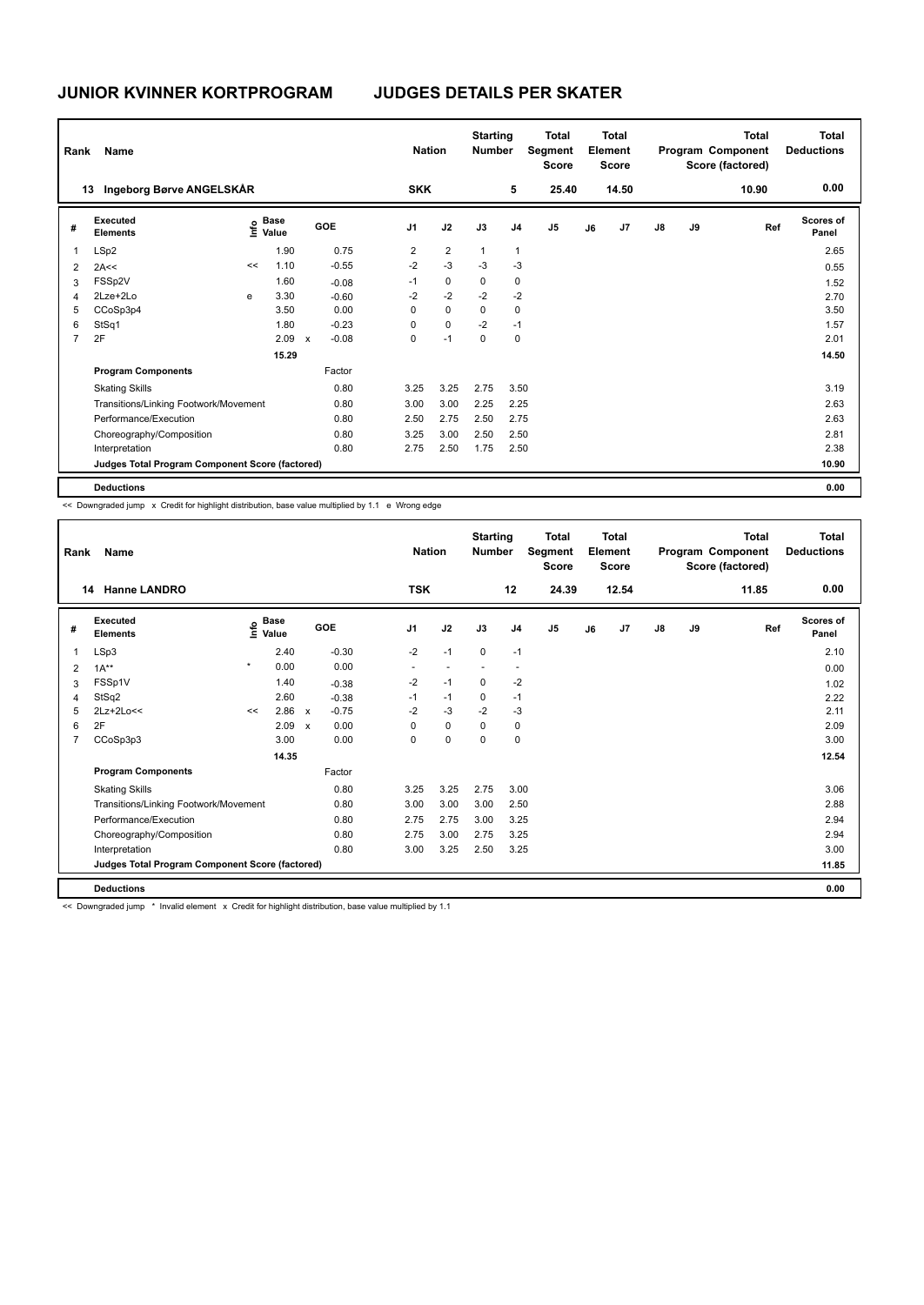| Rank           | <b>Name</b>                                     |    |                                    |              |         | <b>Nation</b>  |                | <b>Starting</b><br><b>Number</b> |                | <b>Total</b><br>Segment<br><b>Score</b> |    | <b>Total</b><br>Element<br>Score |               |    | <b>Total</b><br>Program Component<br>Score (factored) | <b>Total</b><br><b>Deductions</b> |
|----------------|-------------------------------------------------|----|------------------------------------|--------------|---------|----------------|----------------|----------------------------------|----------------|-----------------------------------------|----|----------------------------------|---------------|----|-------------------------------------------------------|-----------------------------------|
| 15             | <b>Madeleine ERIKSEN</b>                        |    |                                    |              |         | <b>OSK</b>     |                |                                  | 17             | 24.15                                   |    | 13.90                            |               |    | 13.25                                                 | 3.00                              |
| #              | Executed<br><b>Elements</b>                     |    | <b>Base</b><br>$\frac{e}{E}$ Value | GOE          |         | J <sub>1</sub> | J2             | J3                               | J <sub>4</sub> | J <sub>5</sub>                          | J6 | J7                               | $\mathsf{J}8$ | J9 | Ref                                                   | Scores of<br>Panel                |
|                | 2Lz+COMBO                                       |    | 2.10                               |              | $-0.90$ | $-3$           | $-3$           | $-3$                             | $-3$           |                                         |    |                                  |               |    |                                                       | 1.20                              |
| 2              | 2A<<                                            | << | 1.10                               |              | $-0.60$ | $-3$           | $-3$           | -3                               | -3             |                                         |    |                                  |               |    |                                                       | 0.50                              |
| 3              | CCoSp3p4                                        |    | 3.50                               |              | 0.88    |                | $\overline{2}$ | $\overline{2}$                   | $\overline{2}$ |                                         |    |                                  |               |    |                                                       | 4.38                              |
| 4              | 2F                                              |    | 2.09                               | $\mathsf{x}$ | $-0.90$ | -3             | $-3$           | $-3$                             | $-3$           |                                         |    |                                  |               |    |                                                       | 1.19                              |
| 5              | FSSp3                                           |    | 2.60                               |              | $-0.45$ | $-2$           | $-2$           | $-1$                             | $-1$           |                                         |    |                                  |               |    |                                                       | 2.15                              |
| 6              | StSq2                                           |    | 2.60                               |              | 0.25    | 0              | $\mathbf 0$    | $\overline{1}$                   | $\overline{1}$ |                                         |    |                                  |               |    |                                                       | 2.85                              |
| $\overline{7}$ | LSp1                                            |    | 1.50                               |              | 0.13    | 0              | $\mathbf 0$    | 0                                | $\overline{1}$ |                                         |    |                                  |               |    |                                                       | 1.63                              |
|                |                                                 |    | 15.49                              |              |         |                |                |                                  |                |                                         |    |                                  |               |    |                                                       | 13.90                             |
|                | <b>Program Components</b>                       |    |                                    |              | Factor  |                |                |                                  |                |                                         |    |                                  |               |    |                                                       |                                   |
|                | <b>Skating Skills</b>                           |    |                                    |              | 0.80    | 3.50           | 3.75           | 3.00                             | 3.75           |                                         |    |                                  |               |    |                                                       | 3.50                              |
|                | Transitions/Linking Footwork/Movement           |    |                                    |              | 0.80    | 3.50           | 3.25           | 3.00                             | 3.50           |                                         |    |                                  |               |    |                                                       | 3.31                              |
|                | Performance/Execution                           |    |                                    |              | 0.80    | 3.25           | 3.25           | 2.25                             | 3.25           |                                         |    |                                  |               |    |                                                       | 3.00                              |
|                | Choreography/Composition                        |    |                                    |              | 0.80    | 3.25           | 2.75           | 3.25                             | 3.75           |                                         |    |                                  |               |    |                                                       | 3.25                              |
|                | Interpretation                                  |    |                                    |              | 0.80    | 3.25           | 3.50           | 3.50                             | 3.75           |                                         |    |                                  |               |    |                                                       | 3.50                              |
|                | Judges Total Program Component Score (factored) |    |                                    |              |         |                |                |                                  |                |                                         |    |                                  |               |    |                                                       | 13.25                             |
|                | <b>Deductions</b>                               |    |                                    | Falls:       | $-3.00$ |                |                |                                  |                |                                         |    |                                  |               |    |                                                       | $-3.00$                           |

<< Downgraded jump x Credit for highlight distribution, base value multiplied by 1.1

| Rank           | Name                                            |    |                                  |              |         |                | <b>Nation</b> | <b>Starting</b><br><b>Number</b> |                | <b>Total</b><br>Segment<br><b>Score</b> |    | <b>Total</b><br>Element<br><b>Score</b> |               |    | <b>Total</b><br>Program Component<br>Score (factored) | <b>Total</b><br><b>Deductions</b> |
|----------------|-------------------------------------------------|----|----------------------------------|--------------|---------|----------------|---------------|----------------------------------|----------------|-----------------------------------------|----|-----------------------------------------|---------------|----|-------------------------------------------------------|-----------------------------------|
| 16             | <b>Camilla Føske DANIELSEN</b>                  |    |                                  |              |         | <b>TT</b>      |               |                                  | 14             | 23.94                                   |    | 12.79                                   |               |    | 11.15                                                 | 0.00                              |
| #              | Executed<br><b>Elements</b>                     |    | <b>Base</b><br>e Base<br>⊆ Value |              | GOE     | J <sub>1</sub> | J2            | J3                               | J <sub>4</sub> | J <sub>5</sub>                          | J6 | J <sub>7</sub>                          | $\mathsf{J}8$ | J9 | Ref                                                   | <b>Scores of</b><br>Panel         |
| 1              | FSSp4                                           |    | 3.00                             |              | $-0.08$ | 0              | $\mathbf 0$   | 0                                | $-1$           |                                         |    |                                         |               |    |                                                       | 2.92                              |
| 2              | 2Lz+COMBO                                       |    | 2.10                             |              | $-0.90$ | $-3$           | $-3$          | $-3$                             | $-3$           |                                         |    |                                         |               |    |                                                       | 1.20                              |
| 3              | CCoSp3p4                                        |    | 3.50                             |              | 0.25    | 0              | $\mathbf 0$   | $\mathbf{1}$                     | $\mathbf{1}$   |                                         |    |                                         |               |    |                                                       | 3.75                              |
| 4              | 2F                                              |    | 2.09                             | $\mathbf{x}$ | $-0.30$ | $-1$           | $-1$          | $-1$                             | $-1$           |                                         |    |                                         |               |    |                                                       | 1.79                              |
| 5              | 2A<<                                            | << | 1.21 x                           |              | $-0.60$ | $-3$           | $-3$          | $-3$                             | $-3$           |                                         |    |                                         |               |    |                                                       | 0.61                              |
| 6              | StSq2                                           |    | 2.60                             |              | $-0.38$ | 0              | $-1$          | $-1$                             | -1             |                                         |    |                                         |               |    |                                                       | 2.22                              |
| $\overline{7}$ | LSpB                                            |    | 1.20                             |              | $-0.90$ | -3             | $-3$          | $-3$                             | $-3$           |                                         |    |                                         |               |    |                                                       | 0.30                              |
|                |                                                 |    | 15.70                            |              |         |                |               |                                  |                |                                         |    |                                         |               |    |                                                       | 12.79                             |
|                | <b>Program Components</b>                       |    |                                  |              | Factor  |                |               |                                  |                |                                         |    |                                         |               |    |                                                       |                                   |
|                | <b>Skating Skills</b>                           |    |                                  |              | 0.80    | 3.25           | 3.25          | 2.25                             | 2.50           |                                         |    |                                         |               |    |                                                       | 2.81                              |
|                | Transitions/Linking Footwork/Movement           |    |                                  |              | 0.80    | 3.50           | 2.75          | 2.25                             | 2.75           |                                         |    |                                         |               |    |                                                       | 2.81                              |
|                | Performance/Execution                           |    |                                  |              | 0.80    | 3.00           | 2.50          | 2.00                             | 2.75           |                                         |    |                                         |               |    |                                                       | 2.56                              |
|                | Choreography/Composition                        |    |                                  |              | 0.80    | 3.00           | 2.25          | 2.75                             | 3.25           |                                         |    |                                         |               |    |                                                       | 2.81                              |
|                | Interpretation                                  |    |                                  |              | 0.80    | 3.25           | 2.75          | 2.75                             | 3.00           |                                         |    |                                         |               |    |                                                       | 2.94                              |
|                | Judges Total Program Component Score (factored) |    |                                  |              |         |                |               |                                  |                |                                         |    |                                         |               |    |                                                       | 11.15                             |
|                | <b>Deductions</b>                               |    |                                  |              |         |                |               |                                  |                |                                         |    |                                         |               |    |                                                       | 0.00                              |

<< Downgraded jump x Credit for highlight distribution, base value multiplied by 1.1